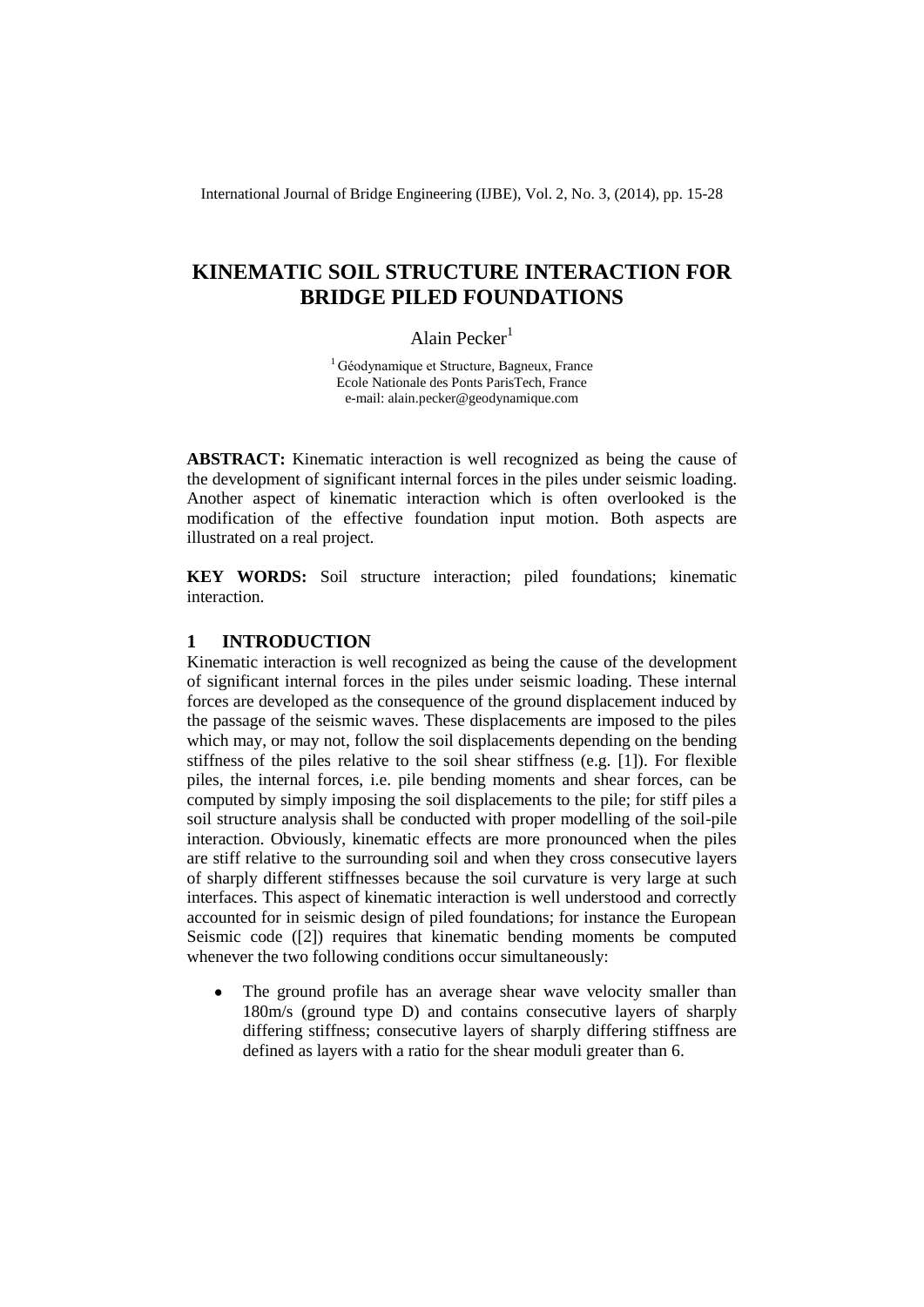The zone is of moderate or high seismicity, i.e. presents a ground  $\bullet$ surface acceleration larger than 0.1g, and the category of importance of the structure is higher than normal (importance category III or IV).

There is another aspect of kinematic interaction often overlooked, even in seismic building codes, which is the modification of the effective foundation input motion. For example the European Seismic code [\(\[2\]\)](#page-12-1) does not mention it, nor does the ASCE 41-13 standard [\(\[3\]\)](#page-12-2) which however dedicates several pages to the effect of kinematic interaction for shallow or embedded foundations.

This issue might be critical when substructuring is used and the global soilstructure-interaction problem is solved in several steps. However, when a global model including both the soil and the superstructure is implemented, kinematic interaction is accounted for in the analysis, provided the global model correctly reflects the physical character of the problem. These aspects are illustrated below on a real bridge project.

### **2 SOIL STRUCTURE INTERACTION MODELLING**

As opposed to spread footings, for which a single method of analysis to determine the forces transmitted by the foundation emerges in practice (based on a substructuring approach and the definition of the foundation stiffness matrix and damping), several modeling techniques are used to model piled foundations for seismic response studies; the most common methods are the simplified beam on Winkler foundation model and the coupled foundation stiffness matrix (substructuring). These two modeling techniques are illustrated in [Figure 1](#page-2-0) for the global model and in [Figure 2](#page-3-0) for the substructure model  $([4])$ .

### **2.1 Global SSI model for piled foundations**

In the global model, piles are represented by beam elements supported by linear or nonlinear, depth-varying, Winkler springs. In the case of earthquake excitation, ground motion would impart different loading at each soil spring and these motions need to be calculated from a separate analysis (site response analysis). Kinematic interaction is therefore correctly accounted for. However, the main drawback of this modeling technique is the large number of degrees of freedom needed to formulate the complete system.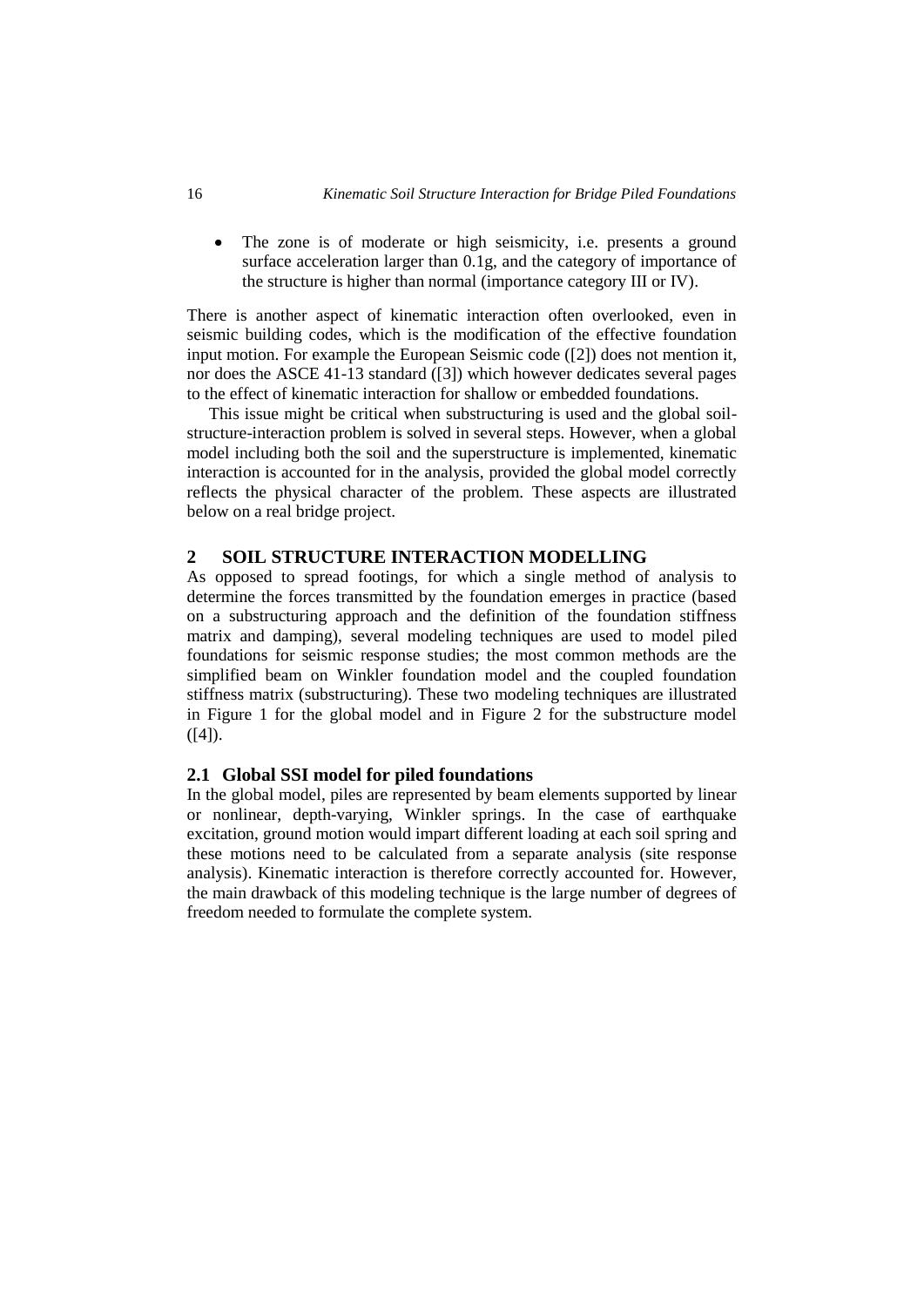

<span id="page-2-0"></span>*Figure 1*. Global pile-structure model

The p-y relation, representing the nonlinear spring stiffness, is generally developed on the basis of a semi-empirical curve, which reflects the nonlinear resistance of the local soil surrounding the pile at specified depth. A number of p-y models have been proposed by different authors for different soil conditions. The two most commonly used p-y models are those proposed by Matlock [\(\[6\]\)](#page-12-4) for soft clay and by Reese *et al* [\(\[7\]\)](#page-12-5) for sand. These models are essentially semi-empirical and have been developed on the basis of a limited number of full-scale lateral load tests on piles of smaller diameters ranging from 0.30 to 0.40 m. To extrapolate the p-y criteria to conditions that are different from the one from which the p-y models were developed requires some judgment and consideration. For instance in Slovenia, values of the spring stiffnesses are derived from the static values, increased by 30%. Based on some field test results, there are indications that stiffness and ultimate lateral load carrying capacity of a large diameter drilled shaft are larger than the values estimated using the conventional p-y criteria. Pender [\(\[8\]\)](#page-12-6) suggests that the subgrade modulus used in p-y formulation would increase linearly with pile diameter.

Studies have shown that Matlock and Reese p-y criteria give reasonable pile design solutions. However, the p-y criteria were originally conceived for design against storm wave loading conditions based on observation of monotonic static and cyclic pile load test data. Therefore, Matlock and Reese's static p-y curves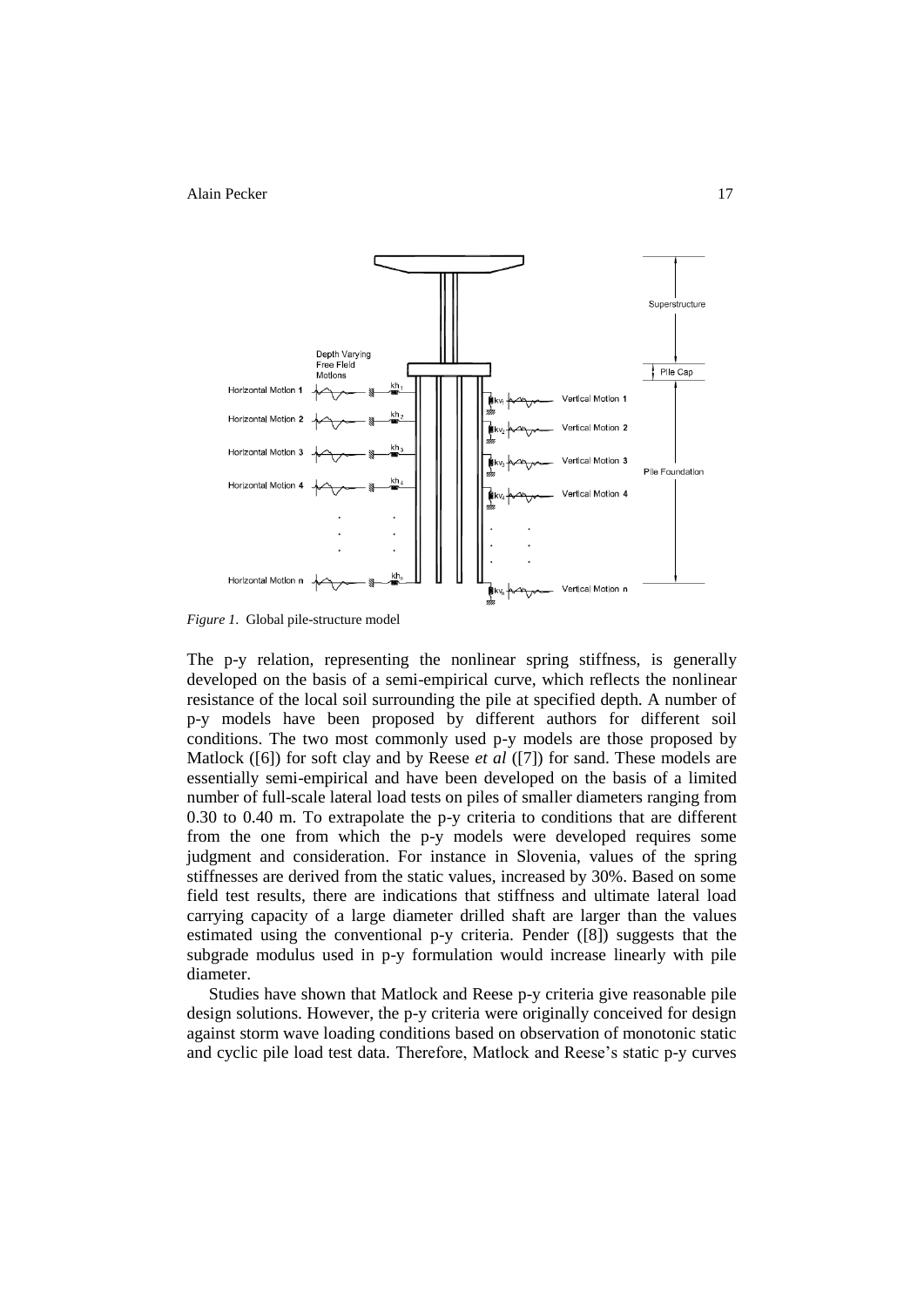can serve to represent the initial monotonic loading path for typical small diameter driven isolated piles. If a complete total system of a bridge is modeled for seismic response study, individual piles and p-y curves can be included in the analytical model.



<span id="page-3-0"></span>*Figure 2*. Substructure model

However, for a large pile group, group effects become important. An example is given in [Figure 3](#page-4-0) which presents the results of horizontal impedance calculations of the group of piles of half the foundation (22 piles) of one of the pylon of the Vasco da Gama bridge in Lisbon [\(\[9\]\)](#page-12-7); the group efficiency, computed from elastodynamic theory, is of the order of 1/6 at low frequencies and decreases with frequency due to the constructive interference of diffracted waves from adjacent piles. Typically, for large pile groups it is not uncommon to calculate group efficiency in the range 1/3 to 1/6.

Although group effect has been a popular research topic within the geotechnical community, currently there is no common consensus on the design approach to incorporate group effects. Full scale and model tests by a number of authors show that in general, the lateral capacity of a pile in a pile group is less than that of a single isolated pile due to so-called group efficiency. The reduction is more pronounced as the pile spacing is reduced. Other important factors that affect the efficiency and lateral stiffness of the pile are the type and strength of soil, number of piles, type and level of loading. In the past, analyses of group effects were based mostly on elastic halfspace theory due to the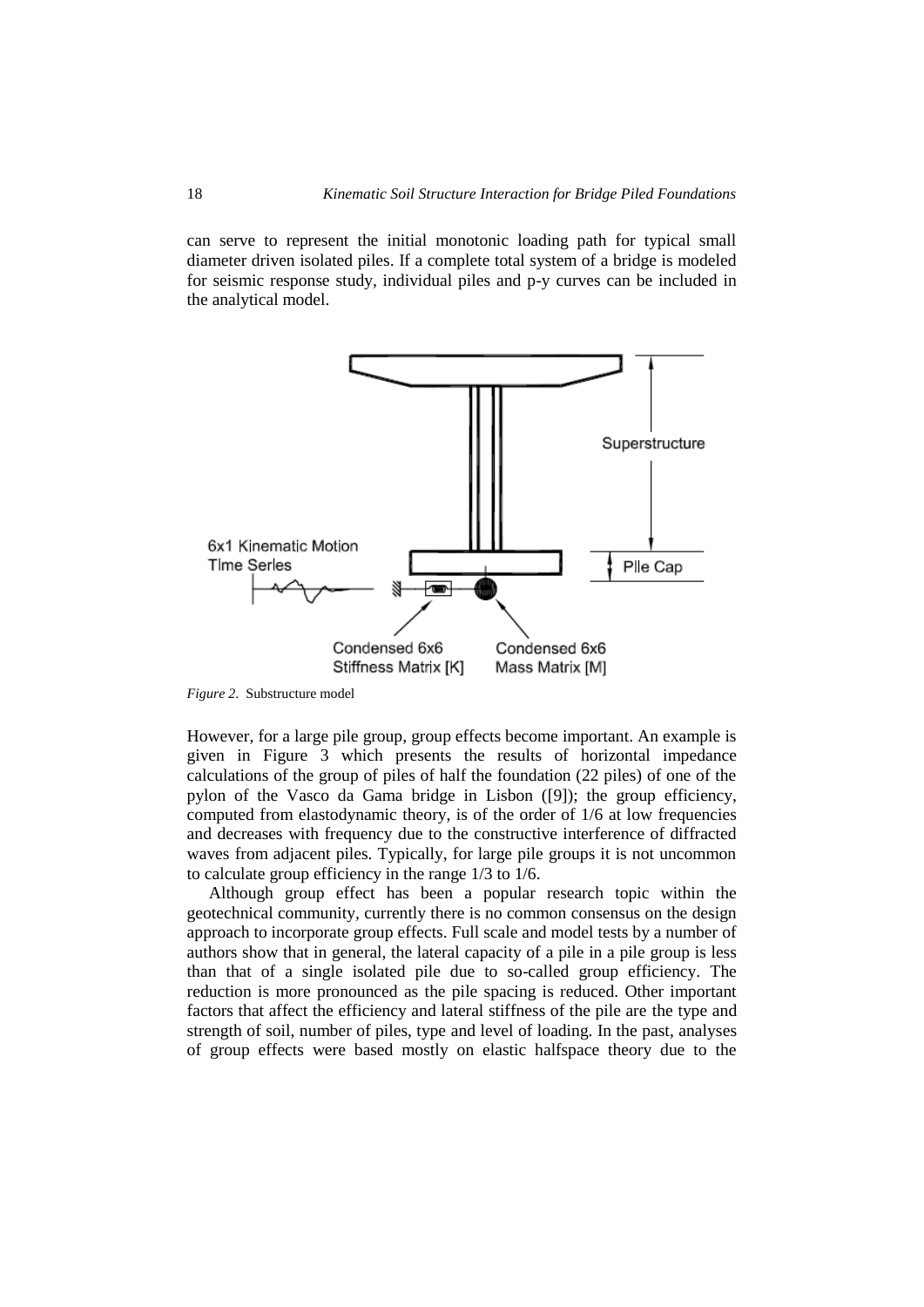absence of costly full-scale pile experiments. In addition to group effect, gapping and potential cyclic degradation have been considered in the recent studies. It has been shown that a concept based on p-multiplier applied on the standard static loading p-y curves works reasonably well to account for pile group and cyclic degradation effects [\(\[10\]\)](#page-12-8). The p-multiplier is a reduction factor that is applied to the p-term in the p-y curve for a single pile to simulate the behavior of piles in the group.

For instance, the values proposed in [\[10\]](#page-12-8) are given in Table 1. Clearly, pmultipliers are dependent on site conditions, soil types and details of stratification and displacement amplitudes [\(\[11\]\)](#page-12-9).



<span id="page-4-0"></span>*Figure 3*. Horizontal pile group impedance for the Vasco da Gama bridge [\(\[9\]\)](#page-12-7)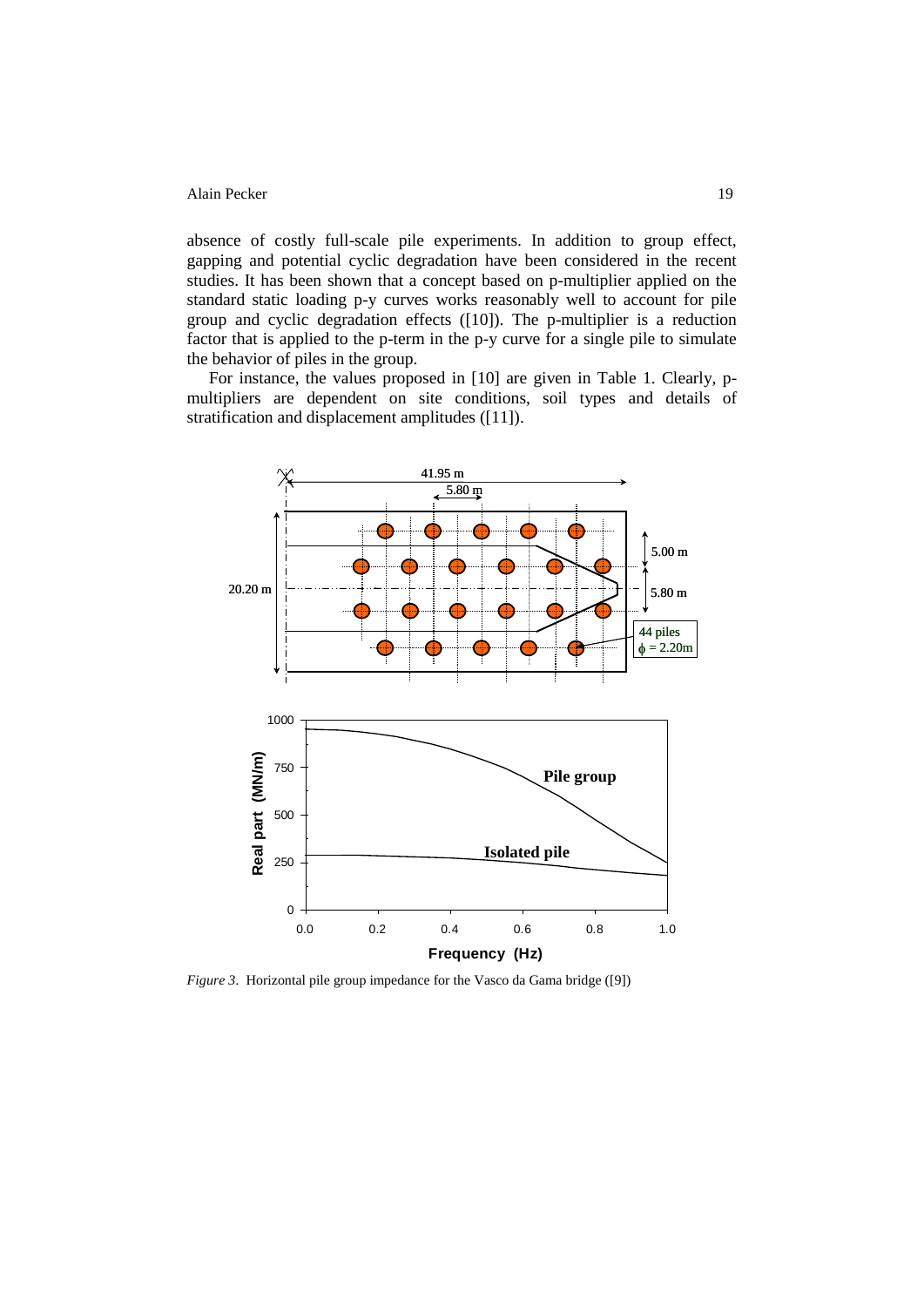| Row spacing | Front row | Second row | Third and more rows |
|-------------|-----------|------------|---------------------|
| 3D          | 0.80      | 0.45       | 0.35                |
| 4D          | 0.90      | 0.65       | 0.55                |
| 5D          | 1.00      | 0.85       | 0.75                |

*Table 1*: p-multipliers for pile group design [\(\[10\]\)](#page-12-8)

It must be recognized that the current practice in the world is mainly based on the use of p-y curves despite all the difficulties and limitations associated with this method [\(\[12\]\)](#page-12-10).

### **2.2 Substructure model for piled foundations**

A direct (or global) interaction analysis in which both the soil and the structure are modelled with finite elements is very time demanding and not well suited for design, especially in 3D. The alternative approach employing a substructure system in which the foundation element is modeled by a condensed foundation stiffness matrix and mass matrix along with equivalent forcing function represented by the kinematic motion, may be more attractive; in addition, it more clearly separates the role of the geotechnical engineer and of the structural engineer.

The substructuring approach is based on a linear superposition principle and therefore linear soil behavior is more appropriate. In that case, the condensed stiffness matrix may be obtained either from the beam on Winkler springs model or from continuum impedance solutions [\(\[5\]\)](#page-12-11). When nonlinear soil behavior is considered, the condensed stiffness matrix is generally evaluated by a pushover analysis of the pile group and linearization at the anticipated displacement amplitude of the pile head.

Substructuring reduces the problem to more amenable stages and does not necessarily require that the whole solution be repeated again if modifications occur in the superstructure. It is of great mathematical convenience and rigor which stem, in linear systems, from the superposition theorem [\(\[13\]\)](#page-12-12). This theorem states that the seismic response of the complete system can be computed in two stages [\(Figure 4\)](#page-6-0):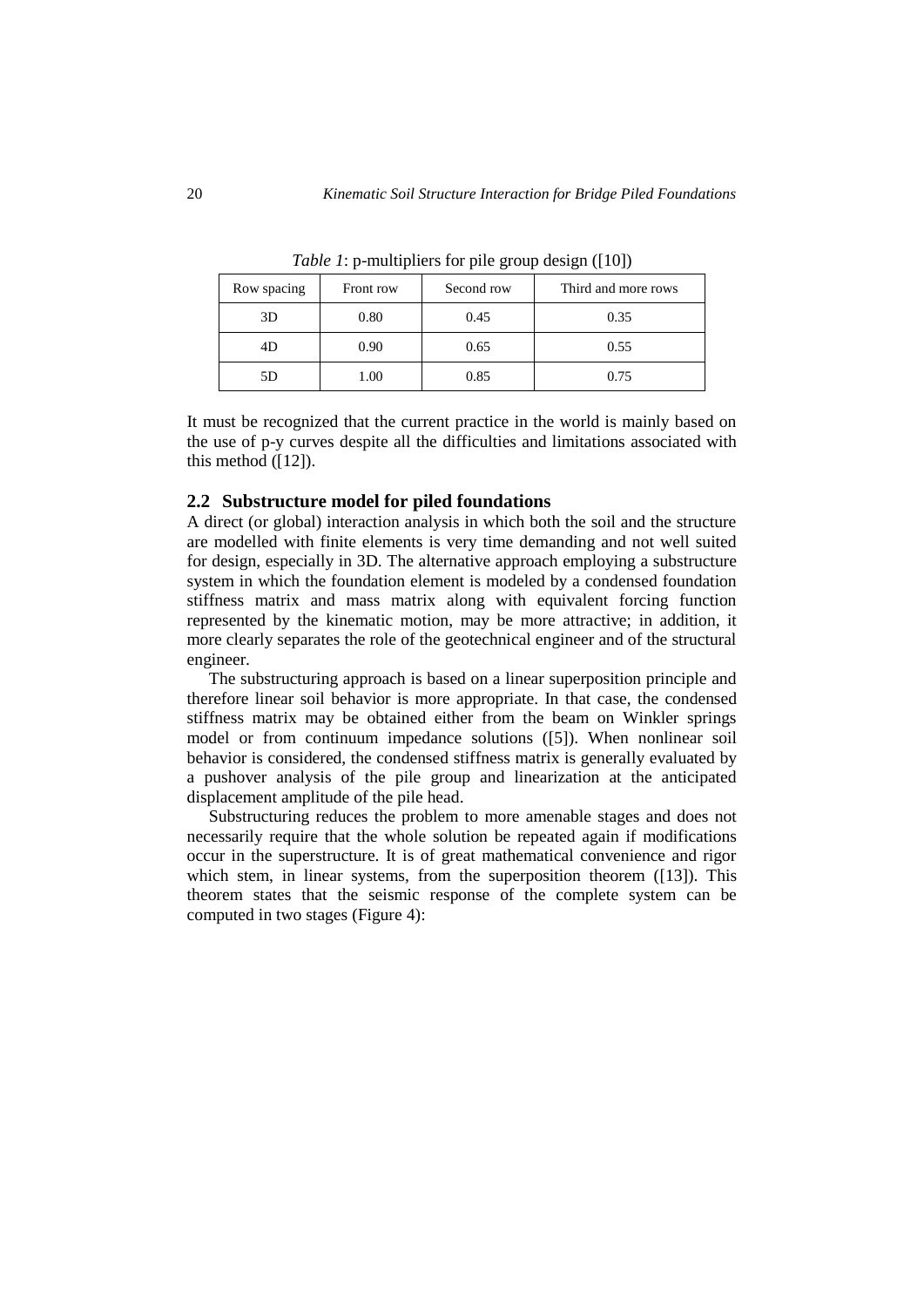

<span id="page-6-0"></span>*Figure 4*. Substructuring approach for soil structure interaction

- Determination of the kinematic interaction motion, involving the  $\bullet$ response to base acceleration of a system which differs from the actual system in that the mass of the superstructure is equal to zero;
- Calculation of the inertial interaction effects, referring to the response  $\bullet$ of the complete soil-structure system to forces associated with base accelerations equal to the accelerations arising from the kinematic interaction.

The second step is further divided into two subtasks:

- $\bullet$ computation of the dynamic impedances at the foundation level; the dynamic impedance of a foundation represents the reaction forces acting under the foundation when it is directly loaded by harmonic forces;
- analysis of the dynamic response of the superstructure supported on the  $\bullet$ dynamic impedances and subjected to the kinematic motion, also called effective foundation input motion.

Although the substructure approach described above is rigorous for the treatment of linear SSI, its practical implementation is subject to several simplifications:

full linear behavior of the system is assumed; it is well recognized that  $\bullet$ this assumption is a strong one since nonlinearities occur in the soil and at the soil pile interface. Soil nonlinearities can be partly accounted for, as recommended in Eurocode 8 - Part 5, by choosing for the calculation of the impedance matrix reduced soil properties that reflect the soil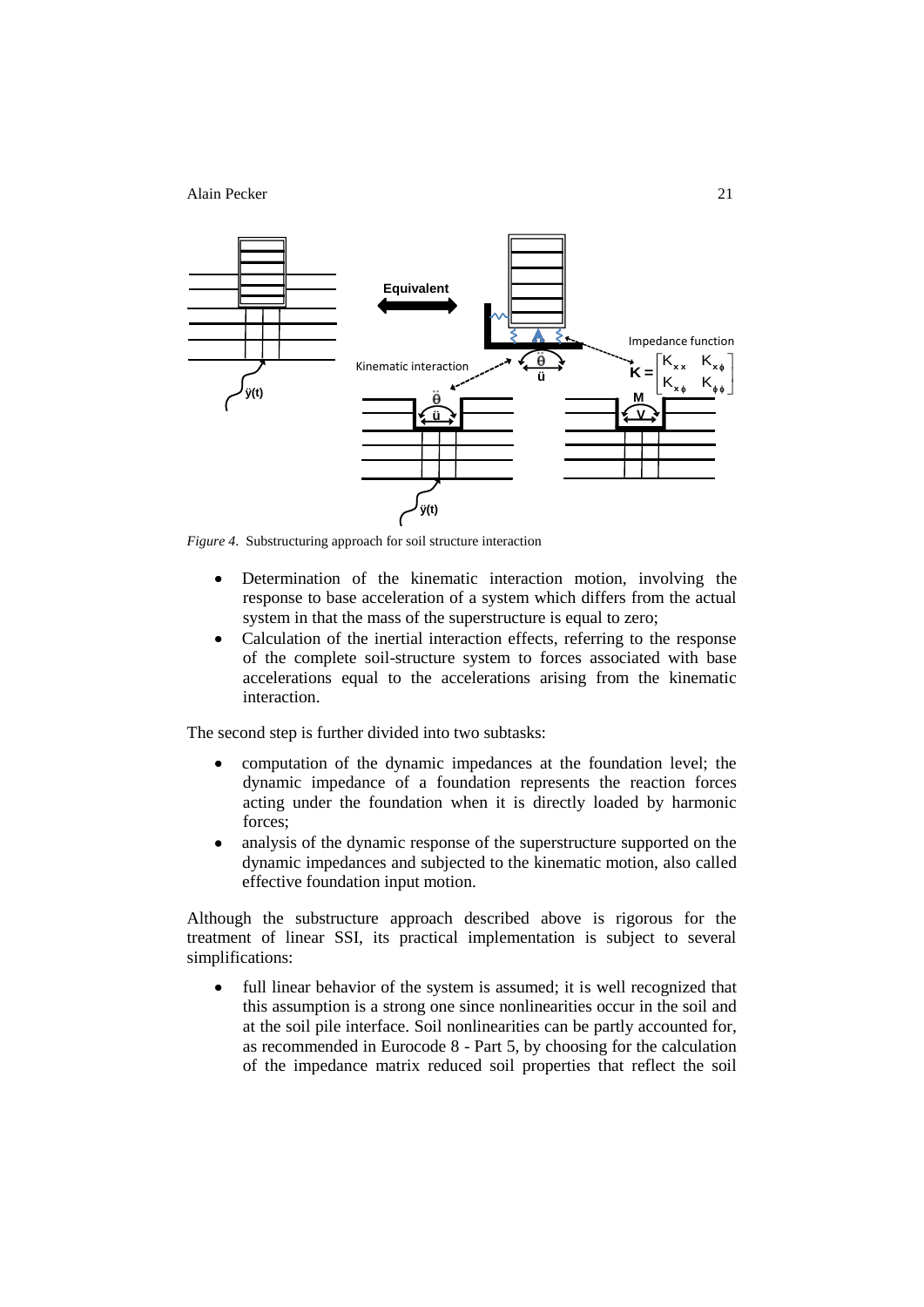nonlinear behavior in the free field. This implicitly assumes that additional nonlinearities taking place at the soil pile interface, along the pile shaft, do not contribute significantly to the overall seismic response.

kinematic interaction is usually not considered. Very often flexural piles  $\bullet$ are flexible with respect to the surrounding soil and the soil displacement is not altered by the presence of the pile group. In that case, provided the foundation embedment can be neglected, step 1 is straightforward: the kinematic interaction motion, or foundation effective input motion, is simply the freefield motion. No additional burden is imposed to the analyst since the freefield motion is a given input data.

# **3 KINEMATIC INTERACTION**

In the remaining of the paper we will focus on the first step of the substructure analysis described above with illustration of two foundations responses of the same bridge. Two aspects are illustrated: the internal forces induced in the piles by kinematic interaction and the modification of freefield motion due to kinematic interaction.

### **3.1 Description of foundations**

Foundation 1 is composed of 18 concrete piles, 1800mm in diameter, 20m long, penetrating a 2.50m thick layer of a residual soil with a shear wave velocity 300m/s, overlying a 10m thick weathered layer of the rock formation with a shear wave velocity of 580m/s; the rock formation is found at 12.50m below the ground surface.

Foundation 2 of the same bridge is composed of 35 large diameter concrete piles (2.5m), 49m long, crossing a very soft mud layer, 11m thick, with a shear wave velocity of the order of 100m/s; the piles go through a residual soil ( $V<sub>S</sub>$  = 250 to 400m/s) and reach the competent rock formation at 25m depth [\(Figure](#page-9-0) *6*).

#### **3.2 Foundation input motions**

Site response analyses were carried out with the software SHAKE (linear equivalent viscoelastic model) and for 7 time histories spectrally matched to the design spectrum; these time histories were input at an outcrop of the rock formation. The foundation response was modeled with the software SASSI-2010; the models include the 18, respectively 35, piles, a massless pile cap and the soil layers; the strain compatible properties retrieved from the SHAKE analyses are used for each soil layer and the input motion is represented by the 7 ground surface time histories computed in the SHAKE analyses. [Figure 5](#page-8-0) compares for foundation 1 the freefield ground surface spectrum to the foundation response spectra calculated at the same elevation. Note that because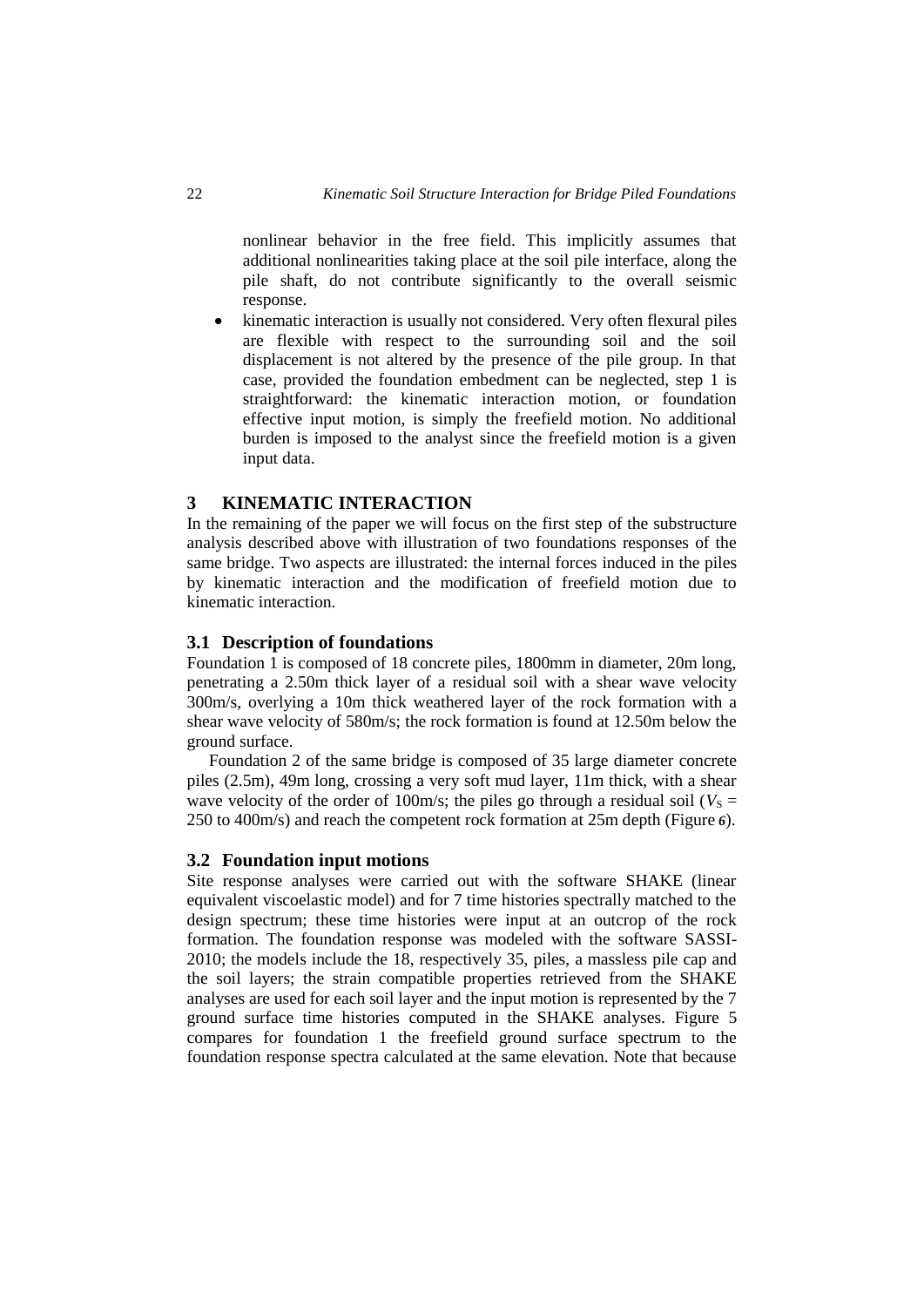of the asymmetric pile layout the motion in the X-direction is different from the motion in the Y-direction. As expected since the soil profile is stiffer than the piles in flexure, both the freefield motion and the foundation motions are very close to each other. For that configuration, using the freefield motion for the effective foundation input motion would not be a source of error.

Freefield and foundation response spectra are compared in [Figure 7](#page-9-1) for foundation 2. The free-field ground response spectrum determined from the site specific response analysis has a smooth shape; the kinematic interaction motion, i.e. the motion of the piled foundation, exhibits a marked peak at 0.5s and a significant deamplification with respect to the free-field motion between 0.8s and 3.0s. This phenomenon is due to the inability of the piled foundation to follow the ground motion because of the piles stiffnesses.



<span id="page-8-0"></span>*Figure 5*. Kinematic interaction motion for "flexible" piled foundation 1

Obviously, in that case, using the freefield motion for the foundation input motion would be strongly misleading and may produce an unconservative design.

These two examples, drawn from a real project clearly illustrate the need for a careful examination of the relative foundation-soil profile stiffness before deciding whether or not there is a chance that the freefield motion be modified by the foundation. When faced to that latter situation, it is mandatory to correctly evaluate the effective foundation input motion to obtain meaningful results.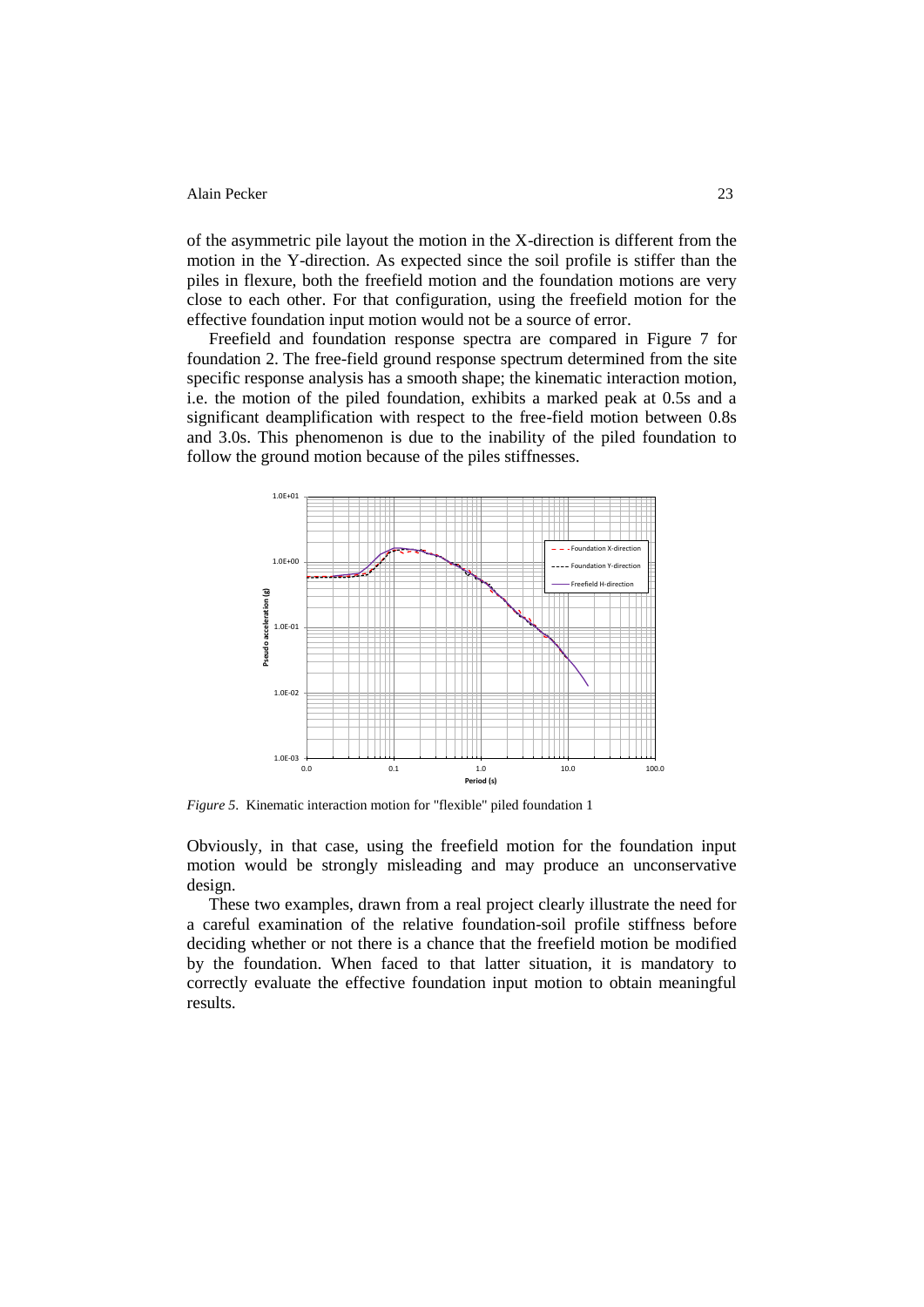

<span id="page-9-0"></span>*Figure 6*. Soil profile at location of foundation 2



<span id="page-9-1"></span>*Figure 7.* Kinematic interaction motion for "stiff" piled foundation 1

### **3.3 Kinematic forces in the piles**

An additional adverse effect of kinematic interaction is the development of internal forces in the piles due to the imposed soil displacements. As noted in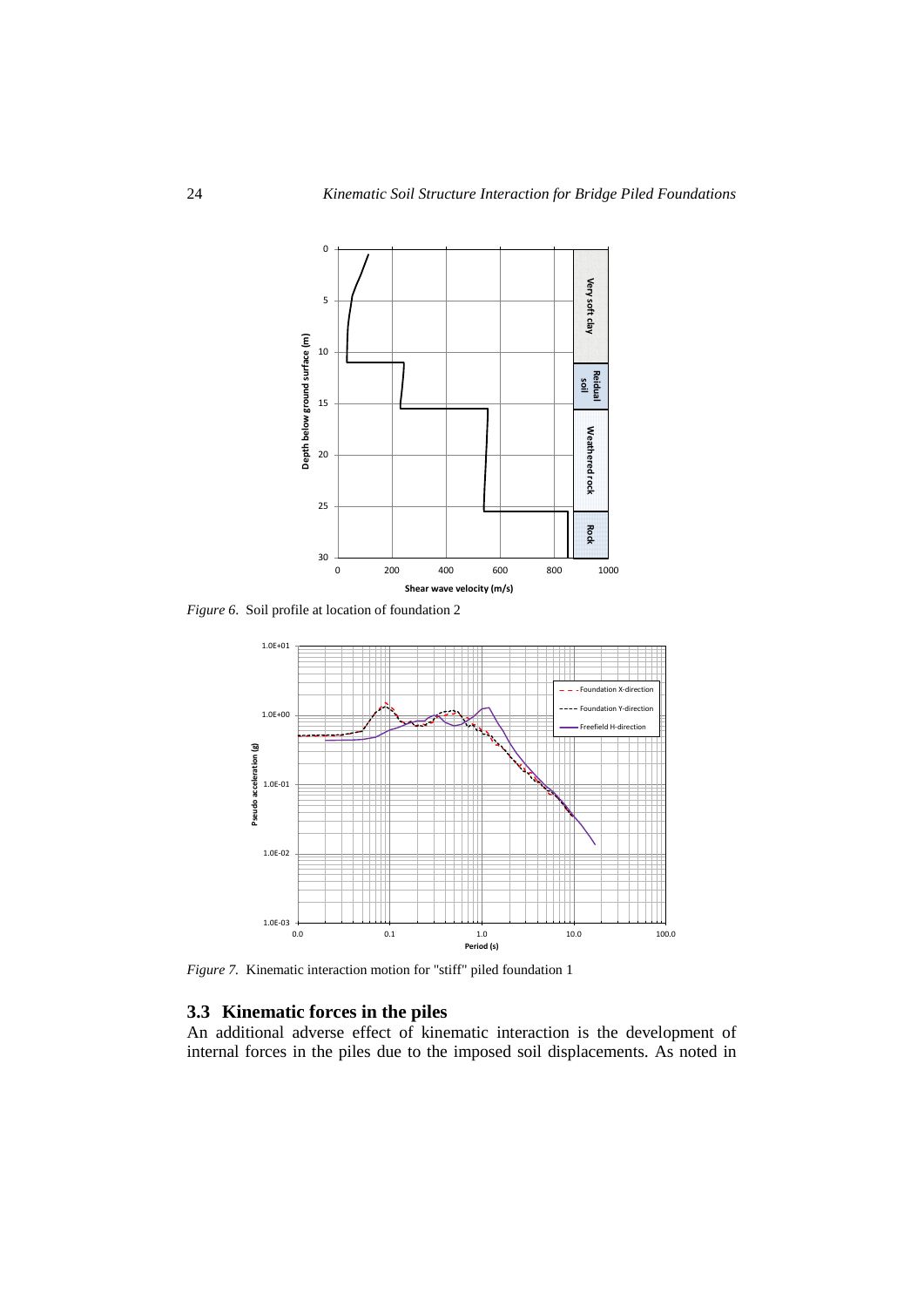paragraph [1,](#page-0-0) the effect is well recognized in seismic building codes and shall be considered for soft deposits. In the example considered in this paper, it is expected that internal forces (bending moments and shear forces) should be larger for Foundation 2 with larger piles diameters and softer ground conditions. The kinematic interaction forces were computed with the same models used for the determination of the foundation input motions. Results are presented in [Figure 8](#page-10-0) for the bending moments and in [Figure 9](#page-11-0) for the shear forces.

As expected the internal forces developed in the piles of Foundation 2 are an order of magnitude larger than the forces developed in Foundation 1.



<span id="page-10-0"></span>*Figure 8.* Kinematic bending moment in the piles for Foundation 1 (dotted line) and Foundation 2 (solid line)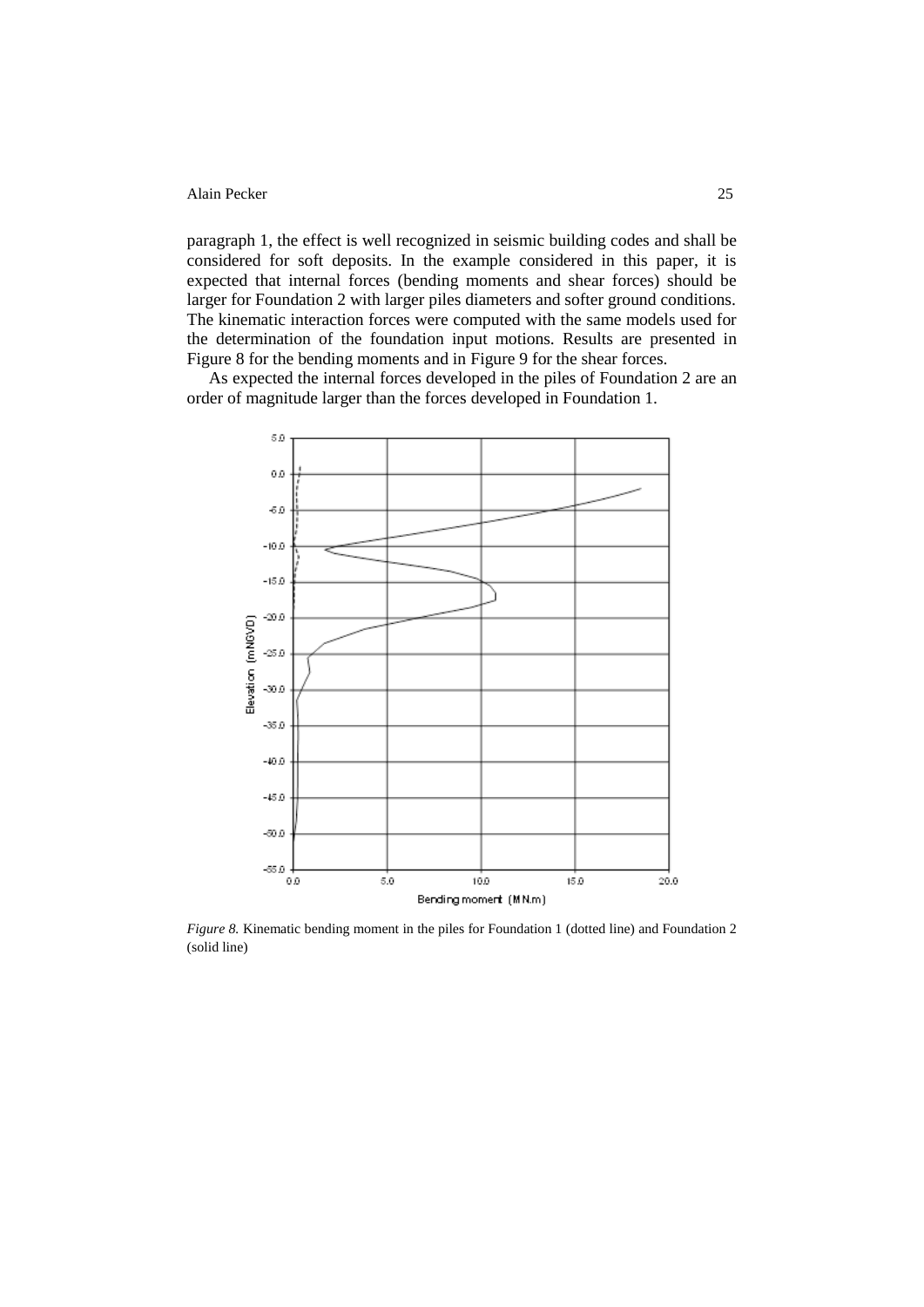

<span id="page-11-0"></span>*Figure 9.* Kinematic shear forces in the piles for Foundation 1 (dotted line) and Foundation 2 (solid line)

Note that the forces plotted in both figures are maximum values occurring in the piles regardless of the time at which they occur. Despite the large pile diameters that offer larger capacity, Foundation 2 is much more demanding than Foundation 1 in terms of cross section reinforcement.

### **4 CONCLUSIONS**

Experience gained from several projects involving piled foundation in a seismic environment shows that the most amenable and versatile approach to soil structure interaction is the substructuring technique. It presents several advantages like a correct treatment of the pile group effect, which is not the case with a global model where the piles are modelled as beams on Winkler foundations, the need for calculating the foundation input motions and foundation impedances only once as long as the foundation is not modified, the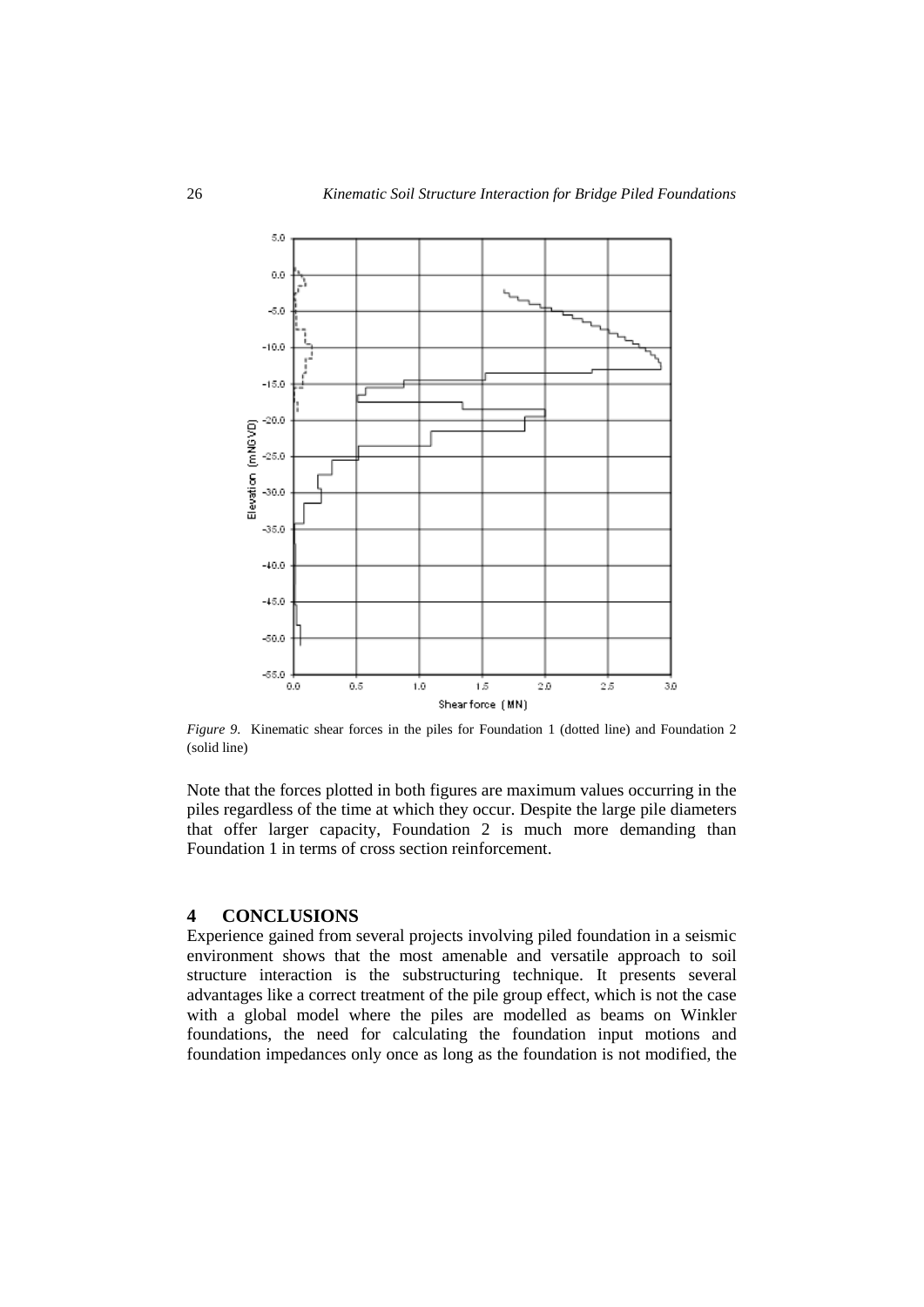reduced size of the structural model, especially for extended structures like bridges, etc…The main drawback of this approach lies in its restriction to linear, or moderately nonlinear, systems. Since it is attractive, the method is often used with approximations in its implementation and the designer must be fully aware of those shortcuts. In this paper, one such approximation, which consists in taking the freefield motion for the effective foundation input motion, has been illustrated on a real project. It has been shown that significant differences may take place between both motions when the piled foundation cannot be considered flexible with respect to the soil profile. If this situation is faced, rigorous treatment of soil-structure interaction requires that the effective foundation input motion be calculated, an additional step in the design.

#### **REFERENCES**

- <span id="page-12-0"></span>[1] Kavvadas, M, Gazetas, G, "Kinematic seismic response and bending of free head piles in layered soils", Geotechnique, Vol 43, No. 2, pp. 207-222, 1993.
- <span id="page-12-1"></span>[2] CEN. European Standard EN 1998-5: 2004 Eurocode 8: "Design of structures for earthquake resistance. Part 5: Foundations, retaining structures, geotechnical aspects". Comité Europeen de Normalisation. Brusells, 2004.
- <span id="page-12-2"></span>[3] ASCE/SEI 41-13 "Seismic evaluation and retrofit of existing buildings, Chp. 8, Foundations and Geologic site Hazards, 2014.
- <span id="page-12-3"></span>[4] Lam, P.I, Law, H, "Soil Structure Interaction of Bridges for Seismic Analysis". Technical Report MCEER-00-008, 2000.
- <span id="page-12-11"></span>[5] Gazetas, G, *Foundation Vibrations*, in Foundation Engineering Handbook, 2nd edition, Hsai Yang Fang Eds, Van Nostrand Rheinhold, 1991.
- <span id="page-12-4"></span>[6] Matlock, H, "Correlation for Design of Laterally Loaded Piles in Soft Clay," *2nd Annual Offshore Technology Conference*, Paper No 1204, 1970.
- <span id="page-12-5"></span>[7] Reese, L, Cox, W, Koop, R, "Analysis of Laterally Load Piles in Sand," *6th Annual Offshore Technology Conference*, Paper No. 2080, 1974.
- <span id="page-12-6"></span>[8] Pender, MJ, "Aseismic Pile Foundation Design and Analysis", Bulletin of the New Zealand National Society for Earthquake Engineering, Vol 26, No. 1, 49-160, 1993.
- <span id="page-12-7"></span>[9] Pecker, A, "Aseismic foundation design process - lessons learned from two major projects : the Vasco da Gama and the Rion-Antirion bridges", *Proceedings 5th ACI International Conference on Seismic Bridge Design and Retrofit for Earthquake Resistance*, La Jolla, California, 2003.
- <span id="page-12-8"></span>[10] Brown, DA, Bollman, HT, "Lateral Load Behavior of Pile Group in Sand," Journal of Geotechnical Engineering, ASCE, Vol. 114, No. 11, pp1261-1276, 1996.
- <span id="page-12-9"></span>[11] Finn, WDL, "A Study of Piles during Earthquakes: Issues of Design and Analysis". The Tenth Mallet Milne Lecture, Bulletin of Earthquake Engineering, Vol. 3, n°2, pp141-234, 2005.
- <span id="page-12-10"></span>[12] Seismic Bridge Design and Retrofit – Structural Solutions. *FIB bulletin 39*, 2006.
- <span id="page-12-12"></span>[13] Kausel, E, Roesset, JM, Soil Structure Interaction for Nuclear Containment Structures. *Proc. ASCE, Power Division Specialty Conference*, Boulder, Colorado, 1974.
- [14] Idriss, IM, Sun, JI, "SHAKE 91: A computer program for conducting equivalent linear seismic response analyses of horizontally layered soil deposits. Program modified based on the original SHAKE program published in December 1972 by Schnabel, Lysmer and Seed", Center of Geotechnical Modeling, Department of Civil Engineering, University of California, Davis, California, 1992.